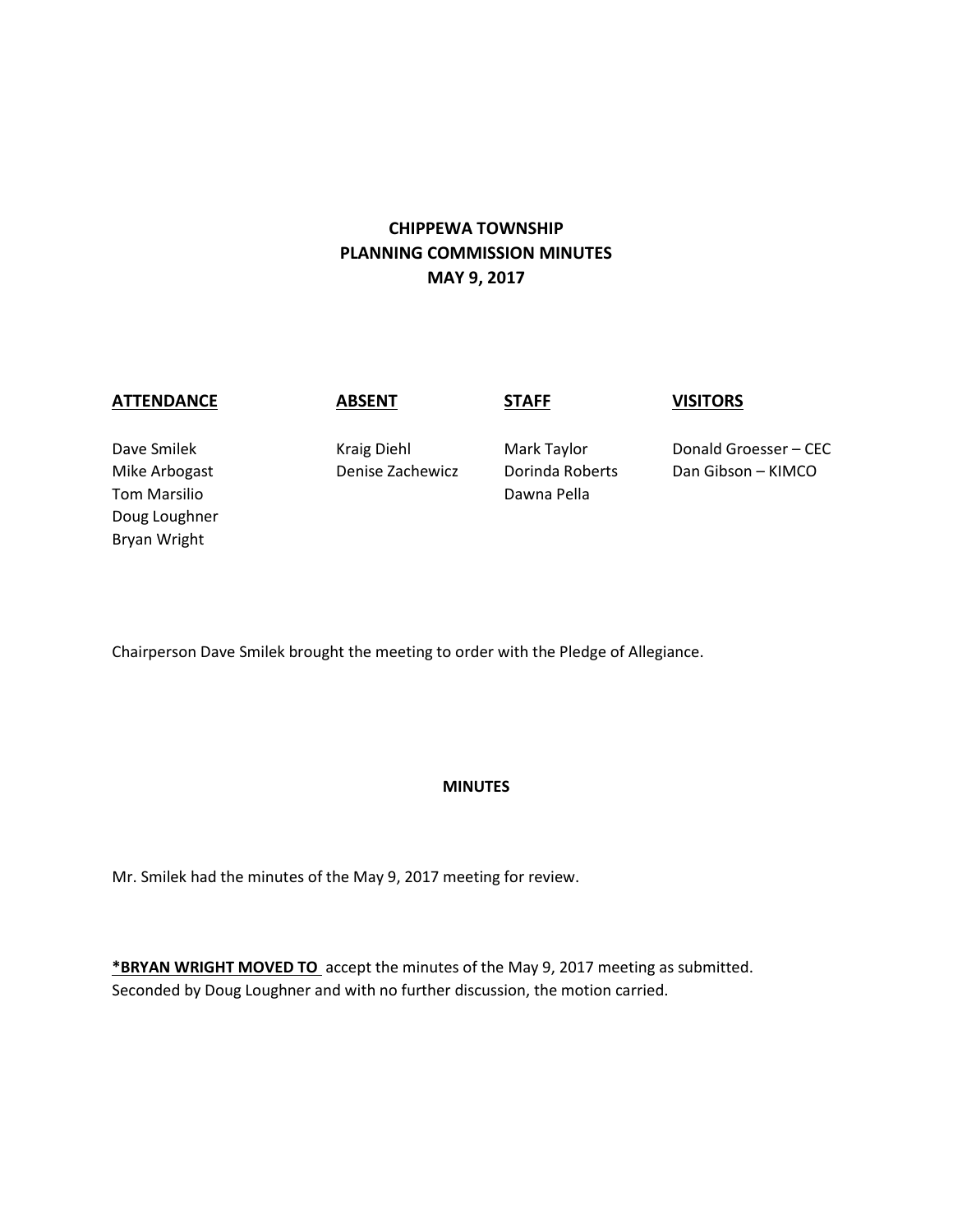## **CHIPPEWA TOWNSHIP PLANNING COMMISSION PAGE 2 MAY 9, 2017**

## **ITEMS FOR DISCUSSION**

1. **CENTRAL SQUARE SUBDIVISION PLAN - 3<sup>RD</sup> REVISION -** The proposed plan consists of subdividing the former K-Mart building from the Home Depot building. The one outstanding comment from Jim Culler of Baker Engineering is needing documentation that the "Building Walls" between the two existing structures / lots are separate walls (and not a common wall) has been addressed by Mr. Donald Grosser.

**TOM MARSILIO MOVED TO** recommend the Supervisors approve the Plan of Lot Subdivision based on Mr. Culler's comment having been addressed. Seconded by Mike Arbogast, the motion carried unanimously.

2. **LAUREL HOLLOW – REAPPROVAL -** The original 12 Unit Plan with a private road was to be rental units owned by Pete Kladias. This has been revised with the common areas being owned by a Condominium Association. Chippewa's Solicitor has recommended re- approval of the plan as a Condominium Plan instead of a private rental plan.

**BRYAN WRIGHT MOVED TO** recommend approval of the Laurel Hollow Plan Revision. Seconded by Mike Arbogast, the motion carried unanimously.